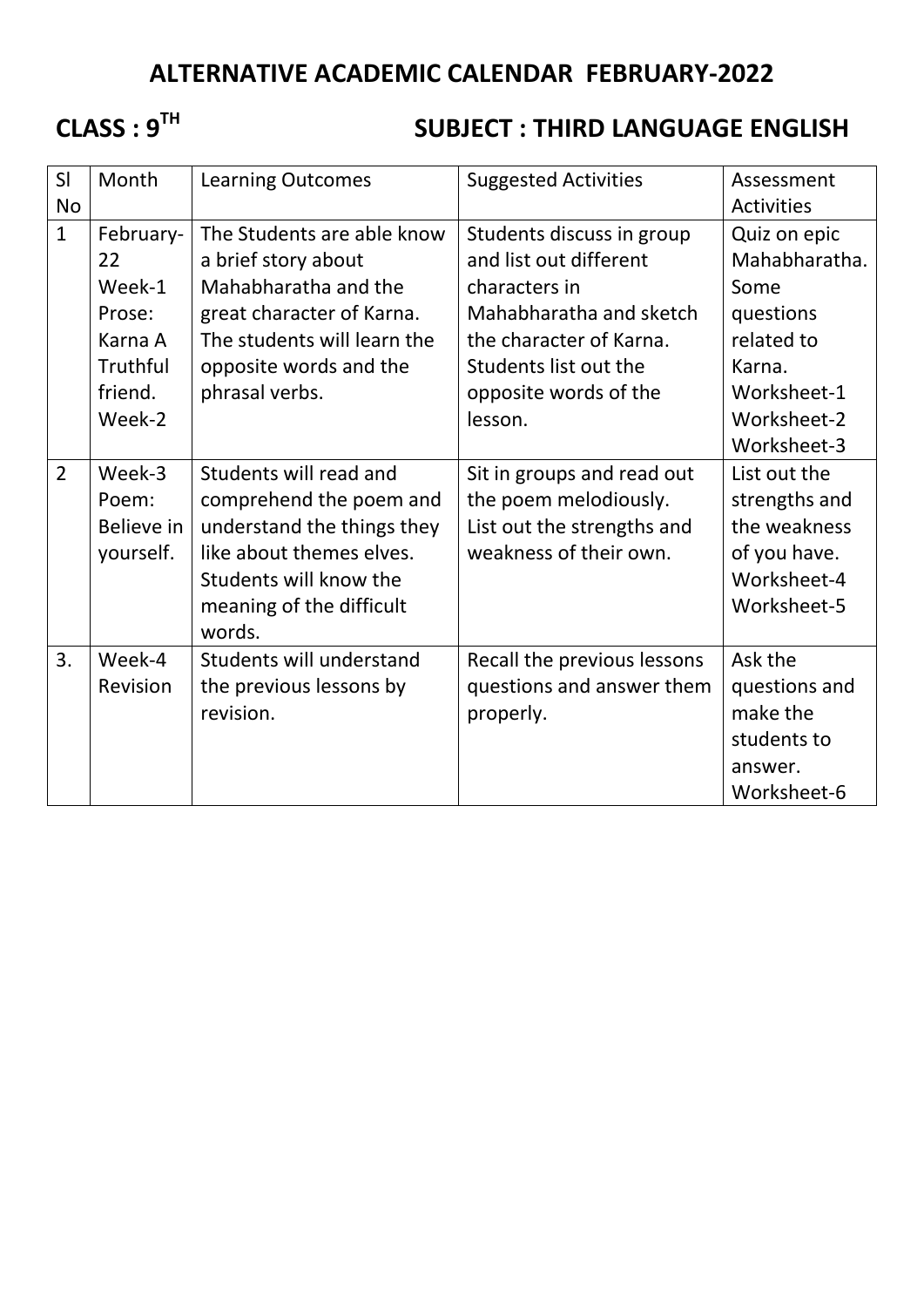#### Worksheet $-1$

Write the opposite of the following words. Shorter  $\mathsf{x}$ Unknown  $\mathsf{x}$ Discourage  $\mathsf{x}$ Youngest  $\mathsf{X}$ Helpful  $\mathsf{x}$ Support  $\mathsf{X}$ Take X Dead  $\mathsf{X}$ 

#### Worksheet  $-2$

Use the following words in the meaningful sentences of your own.

| 1. Take out :  |                        |  |
|----------------|------------------------|--|
| 2. Take off    | $\sim$ :               |  |
| 3. Take into : |                        |  |
| 4. Give up     | $\dddot{\phantom{1}}$  |  |
| 5. Give over : |                        |  |
| 6. Give off    | $\ddot{\phantom{1}}$ : |  |

### Worksheet  $-3$

Write a short paragraph about Karna.